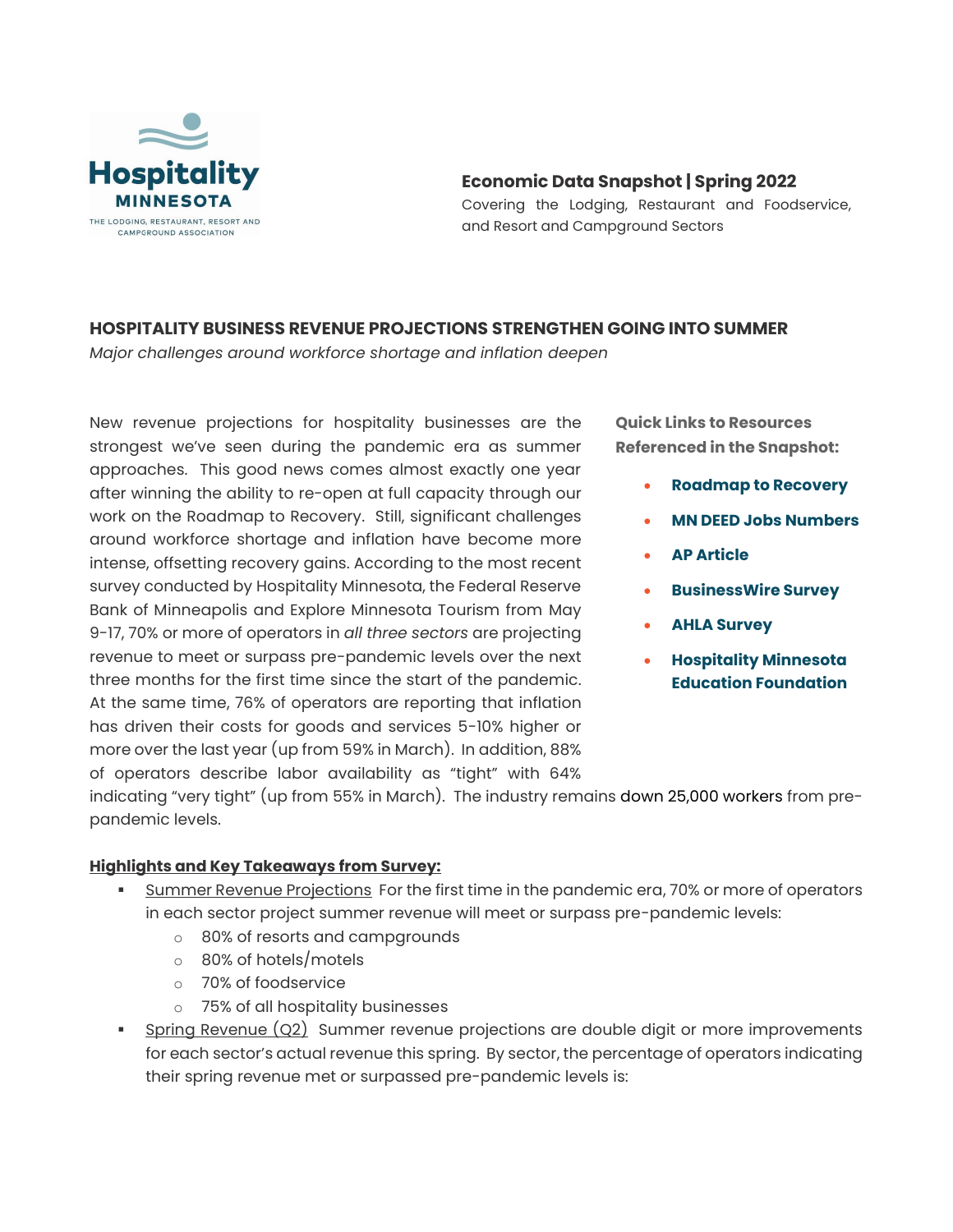

- o 72% of resorts and campgrounds
- o 61% of hotels/motels
- o 53% of foodservice
- o 60% of all hospitality businesses
- **Workforce Shortage Continues 88% of hospitality operators report labor availability as tight,** which is unchanged from March; however, 64% indicate "very tight," a troubling 9-point increase.
- Inflation Challenges Deepen. 76% of operators report inflation has driven their costs for goods and services 5-10% higher or more over the last year (up from 59% in March). The problem is most pronounced for the food service sector where 90% indicate 5-10% increases or more.

Read on for a more detailed look at the survey data.

**Hospitality Businesses Project Stronger Revenue for Summer Months Across the Board.** For the first time since the start of the pandemic, 70% or more of operators in all three sectors are projecting their revenues will meet or surpass pre-pandemic levels. If realized, these projections would represent double digit increases from spring *actual* revenue levels at or above pre-pandemic levels.

## **Percent of Businesses Meeting or Surpassing Pre-pandemic Revenue**

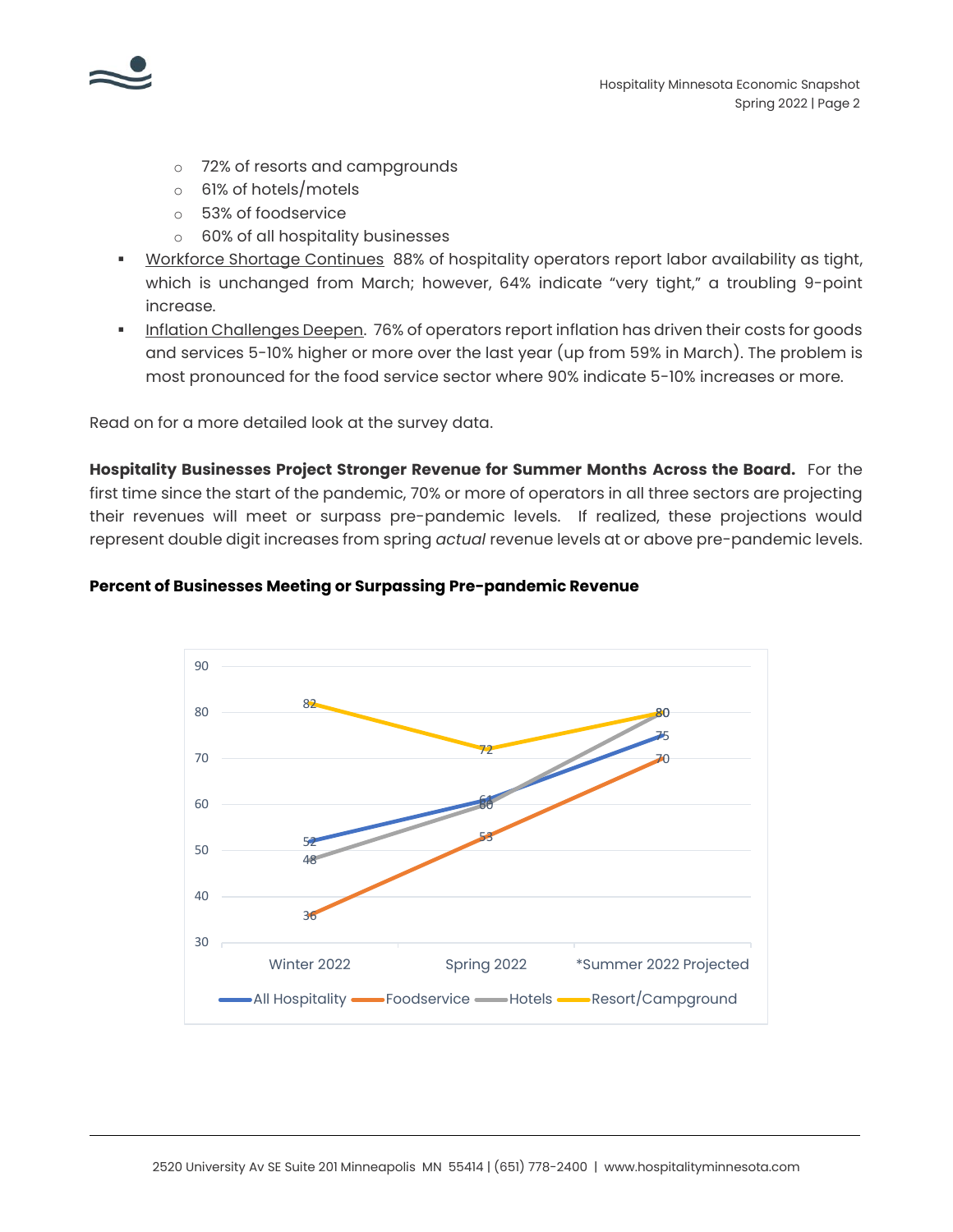

Expectations around the summer projections should be tempered by the fact that both the foodservice and resort and campground sectors underperformed projections in both spring and winter, as well as the ongoing fluidity around inflation and workforce (see below).

**Spring Revenue Underperformed Projections for Food Service and Resort and Campgrounds** The number of businesses realizing pre-pandemic level revenue or better in spring underperformed projections in both the foodservice and resort and campground sectors, continuing the trend from the previous quarter. Hotels and motels modestly outperformed projections in both quarters, providing a silver lining.

| <b>Sector</b>       | <b>Spring Projected</b> | <b>Spring Actual</b> | <b>Winter Projected</b> | <b>Winter Actual</b> |
|---------------------|-------------------------|----------------------|-------------------------|----------------------|
| All Hospitality     | 64%                     | 61%                  | 58%                     | 52%                  |
| Foodservice         | 55%                     | 40%                  | 48%                     | 36%                  |
| Hotel               | 54%                     | 60%                  | 46%                     | 48%                  |
| Resort & Campground | 84%                     | 72%                  | 90%                     | 82%                  |

## **Projected vs. Actual Revenue: Percent of Businesses Meeting or Surpassing Pre-pandemic Levels**

**Solvency Sustainability and Financial Health Continue to Improve** 70% of hospitality operators now indicate that they are not concerned about their business' solvency over the next 12 months.

This is up from 59% this winter and is a hopeful marker that the industry continues to move beyond the economic *survival* phase characterizing much of the last 2 years, and into a phase of economic *recovery* and *growth*. 78% of hospitality operators report their financial health is currently stable or growing.



**Workforce Shortage Challenges Remain at Historic Levels** While Minnesota added over 6,000 hospitality and leisure jobs in April, the industry still remains down 25,000 workers from prepandemic levels at this time of year. Across the State, there are 54,000 fewer workers in the private workforce than in 2019 (that means that hospitality represents almost *half* of the jobs deficit in the State). 88% of operators currently report labor availability as "tight" (unchanged from the March report).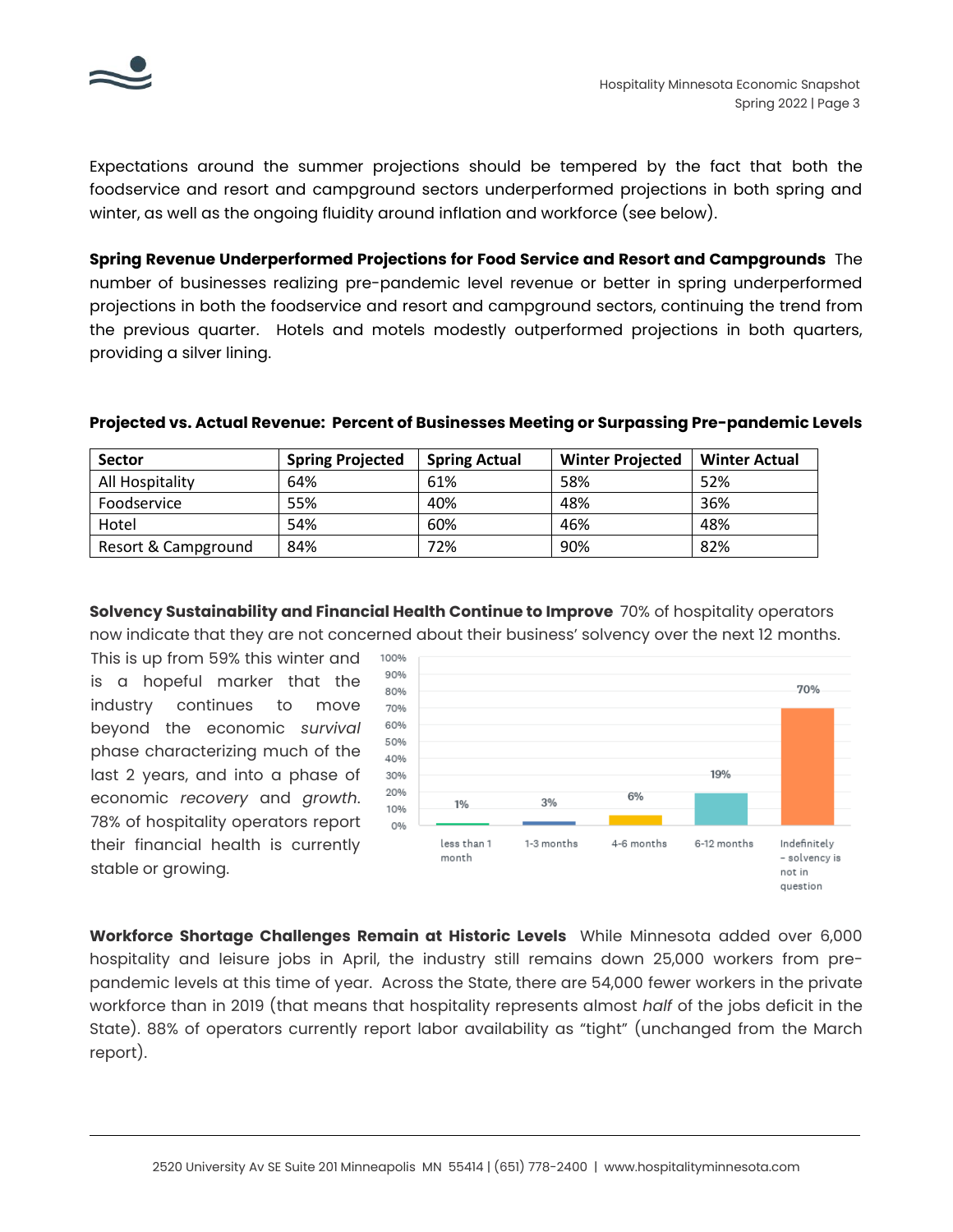

Operators responding: "very tight," however, jumped to 64% (up from 55% in March). In the current hypercompetitive job market, average hospitality wages have increased 13% from pre-pandemic levels. 62% of operators project wages to increase by another 3% or more in the next year. Concerns persist about how shortages may limit business optimization and economic activity.



Operators continue to explore enhanced benefit and wellness offerings, employee development programming, shift flexibility and various technology solutions to attempt to address the current crisis. In addition, more operators are engaging federal worker visa programs to solve their workforce needs. 26% of hospitality operators are currently accessing the work visa program, however, twothirds indicate they experienced difficulty in successfully navigating these complex programs.

**Worsening Inflation Poses Serious Threat to Economic Recovery.** 76% of hospitality operators indicate that the prices they pay for goods and services have jumped by 5-10% or more over the last year, up from 59% in March. Remarkably, only 50% indicate that they are currently passing similar price increases onto their customers. This cost-revenue relationship is not sustainable but reflects a concern over what the consumer market will bear. Up until now, consumer spending has remained strong despite high inflation as noted in a recent AP article:

*"Consumers have been shifting much of their spending away from appliances, electronics and exercise equipment—the kinds of goods many splurged on early in the pandemic while hunkered down at home—to travel, entertainment and other services… For many people the opportunity to travel after two years of restriction is outweighing the financial pressures of higher prices."*

How long this trend continues is a serious open question. A different analysis reported in BusinessWire recently found that 42% of consumers are likely to cut down on dining out and 30% on travelling in response to inflation. The American Hotel and Lodging Association released a survey in May projecting that inflation is now more likely to impact Americans' travel plans than COVID conditions.

Given the totality of the circumstances, further sustained inflation has the potential to offset projected revenue improvements this summer, especially if operators are hit both by rising costs and suppressed consumer demand.